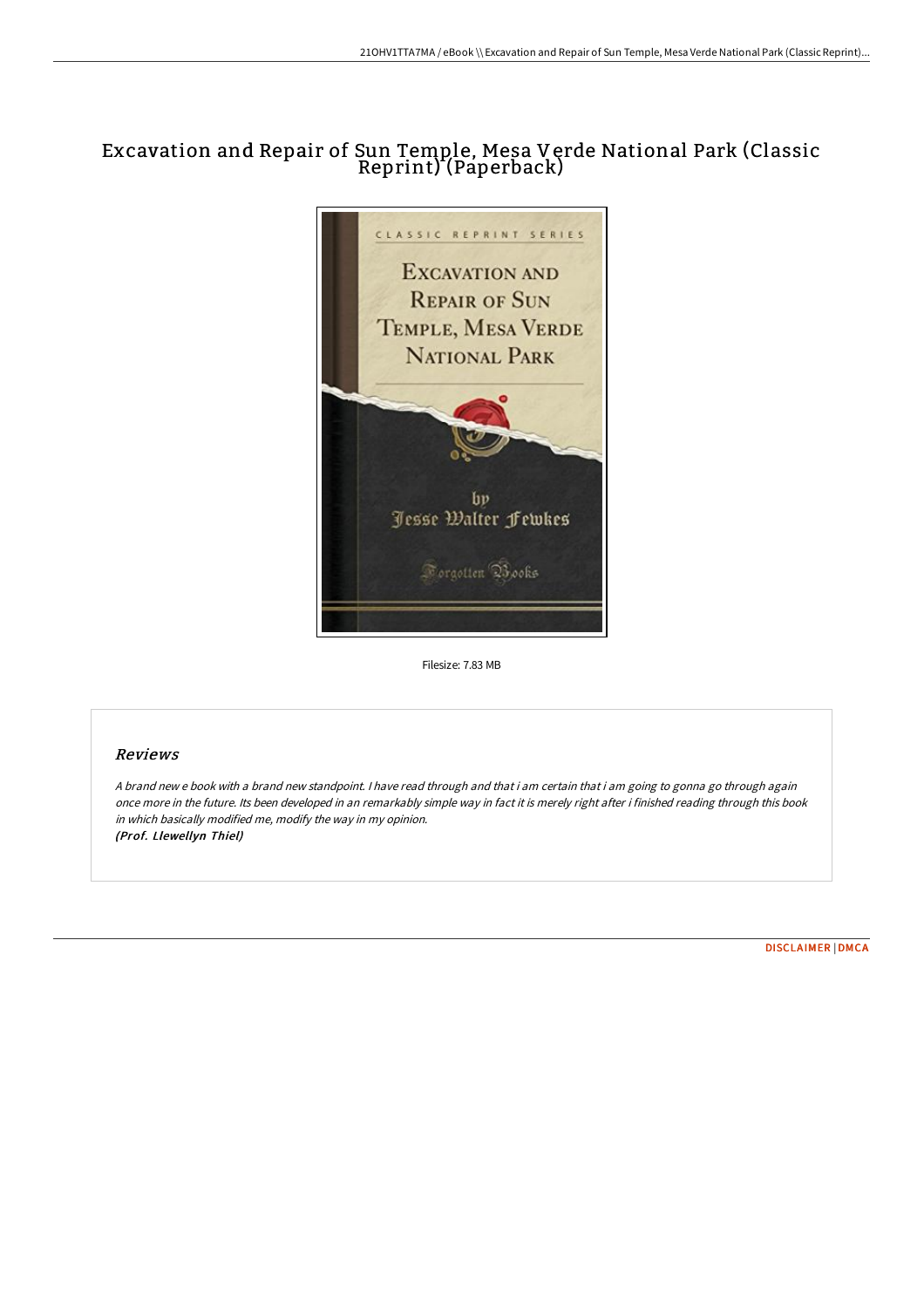### EXCAVATION AND REPAIR OF SUN TEMPLE, MESA VERDE NATIONAL PARK (CLASSIC REPRINT) (PAPERBACK)

#### **DOWNLOAD PDF** Φ

Forgotten Books, 2017. Paperback. Condition: New. Language: English . Brand New Book \*\*\*\*\* Print on Demand \*\*\*\*\*. Excerpt from Excavation and Repair of Sun Temple, Mesa Verde National Park By the direction of the Secretary of the Smithsonian Institution, at the request of the Secretary of the Interior, the excavation and repair of ruins in the Mesa Verde National Park were continued during the summer of 1915. The mound which has been heretofore known as Community House, but which should properly be known as Sun Temple, was chosen for excavation, its walls opened and a large building brought to light. The exposed walls were thoroughly repaired in the manner best fitted to resist the action of the elements, which are most destructive in a ruin not protected by the roof of a cave, but exposed to the violent storms and rains of this region. At the close of a report on field work at Cliff Palace, in 1909, I called attention to a mound of stones on the point of the mesa directly across Cliff Canyon and suggested that it might conceal an ancient pueblo ruin.1 The majority of stones strewn over this mound showed pecking on their surfaces and other well-marked signs of having been worked artificially, indicating the character of the masonry in the walls of the ancient building buried beneath it. Enough soil had accumulated on the mound formed by these stones to allow the growth of red cedar and pinyon trees, the size of which indicated great age. A small exposed section of wall appeared on the surface on the north side of the mound, where a room had been partially dug out by some person in search of relics. Although the shape of the building, if any, which might exist under the mound was not...

Read Excavation and Repair of Sun Temple, Mesa Verde National Park (Classic Reprint) [\(Paperback\)](http://bookera.tech/excavation-and-repair-of-sun-temple-mesa-verde-n.html) Online  $\begin{tabular}{|c|c|} \hline \quad \quad & \quad \quad & \quad \quad \\ \hline \end{tabular}$ Download PDF Excavation and Repair of Sun Temple, Mesa Verde National Park (Classic Reprint) [\(Paperback\)](http://bookera.tech/excavation-and-repair-of-sun-temple-mesa-verde-n.html)